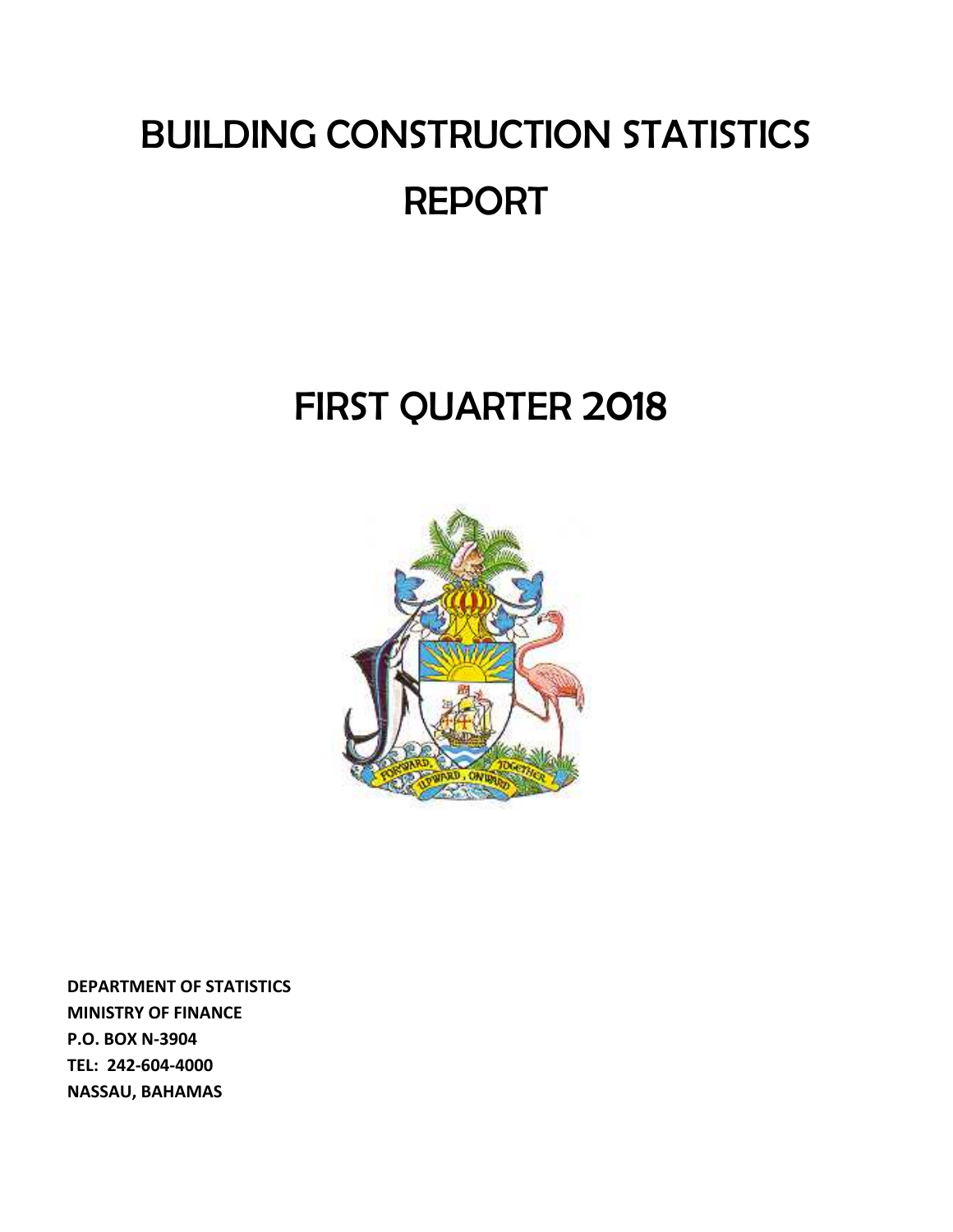### **PRESS RELEASE:**

### **THE DEPARTMENT OF STATISTICS RELEASES BUILDING CONSTRUCTION STATISTICS**

The National Accounts section of the Department of Statistics announces the release of the Building Construction Statistics for the first quarter of 2018.

The basic data is collected by the Ministry of Works located in New Providence and Grand Bahama, the Department of Local Government in conjunction with the Family Island Administrators, and the Grand Bahama Port Authority. The Permits data includes New Providence, Grand Bahama and the Family Islands. The Starts and Completions are only New Providence and Grand Bahama. The information is collected and summarized on a monthly basis by the aforementioned organizations, then forwarded to the Department of Statistics where it is processed, analyzed and published.

### **CONSTRUCTION PROGRESSION**

*Construction Permits* represent permission to construct, add or renovate a structure (i.e. buildings, walls, docks, etc.) at which time the estimated cost of the proposed structure is given.

*Construction Starts* represent those structures on which the first phase of construction has begun.

*Construction Completions* represent those structures which are registered as being completed.

### **TYPE OF CONSTRUCTION**

*"Public"* represents construction of buildings for public use such as schools, offices, airports, etc. by the Government.

*"Private/Residential"* represents construction of residential structures such as houses, apartments and duplexes.

*"Commercial/Industrial"* represents construction of offices, churches, malls, hotels etc. by private businesses or individuals.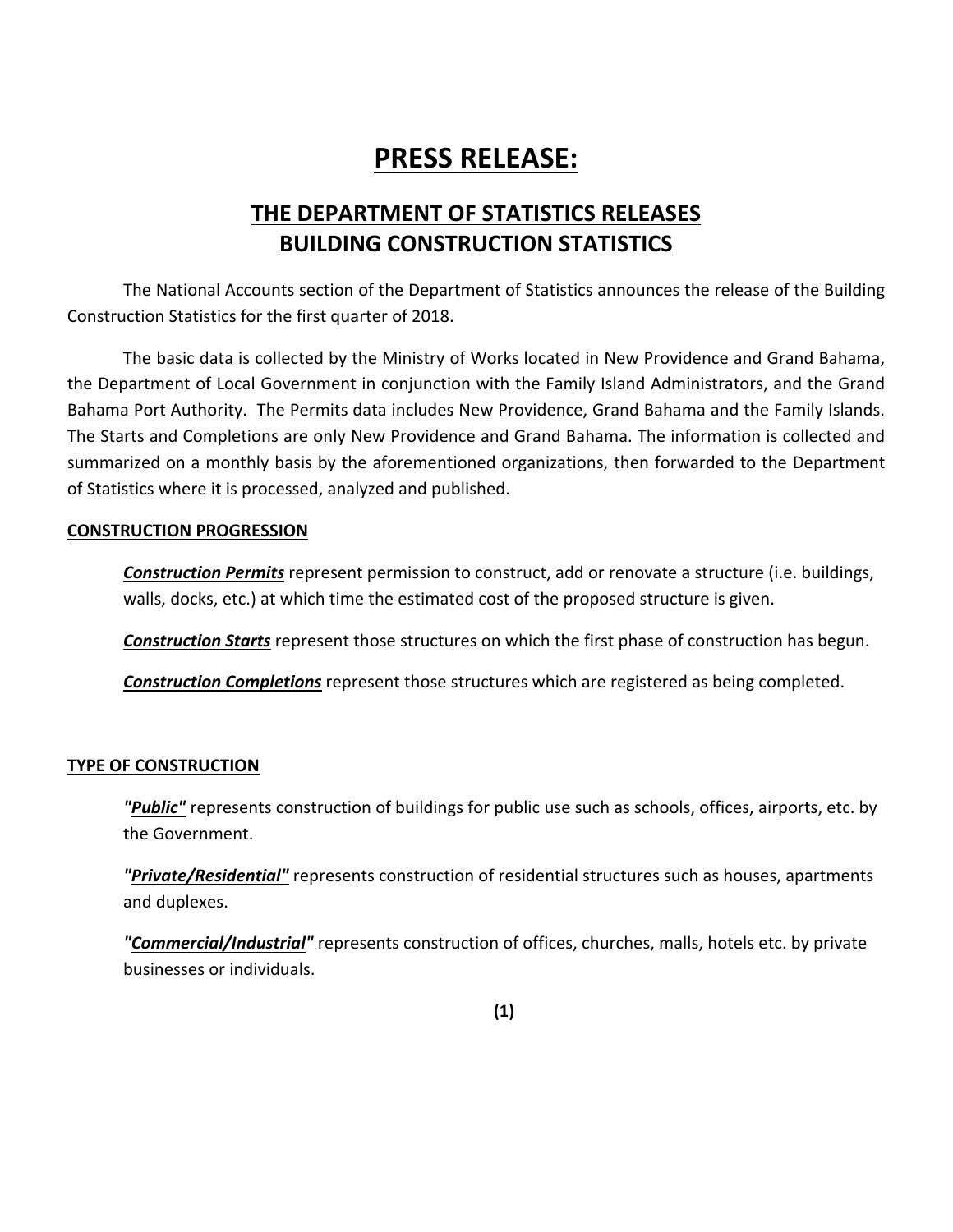### **DATA HIGHLIGHTS:**

### **1st Quarter 2018 vs 1st Quarter 2017**

### **CONSTRUCTION PERMITS**

The first quarter data for 2018 indicated that the total number of Permits Issued for All Bahamas (341) was 58 units higher than the figure recorded in the first quarter of 2017. During that same period, the value of Permits Issued increased to \$149 million in 2018 compared to \$94 million in 2017. The Commercial/Industrial Sector increased by almost \$20 million. The Private/Residential Sector increased by approximately \$33 million and the Public Sector increased by \$2 million.

### **CONSTRUCTION STARTS**

In the first quarter of 2018, the total number of Construction Starts All Bahamas (97) was lower than that of the first quarter of 2017, which was 102 reflecting a difference of 5. The value also, decreased by approximately \$36 million. The Private/Residential Sector had an increase of approximately \$2 million. The Commercial/Industry Sector had a decrease of \$10 million. There was no Public Sector Starts for this corresponding period.

#### **CONSTRUCTION COMPLETIONS**

The total number of Construction Completions in the first quarter of 2018 showed an increase of 1 unit, with 142 units in the first quarter of 2017 compared to 143 in the first quarter of 2018. An increase was reflected in the value from approximately \$50 million in the first quarter of 2017 to approximately \$105 million in the corresponding period in 2018.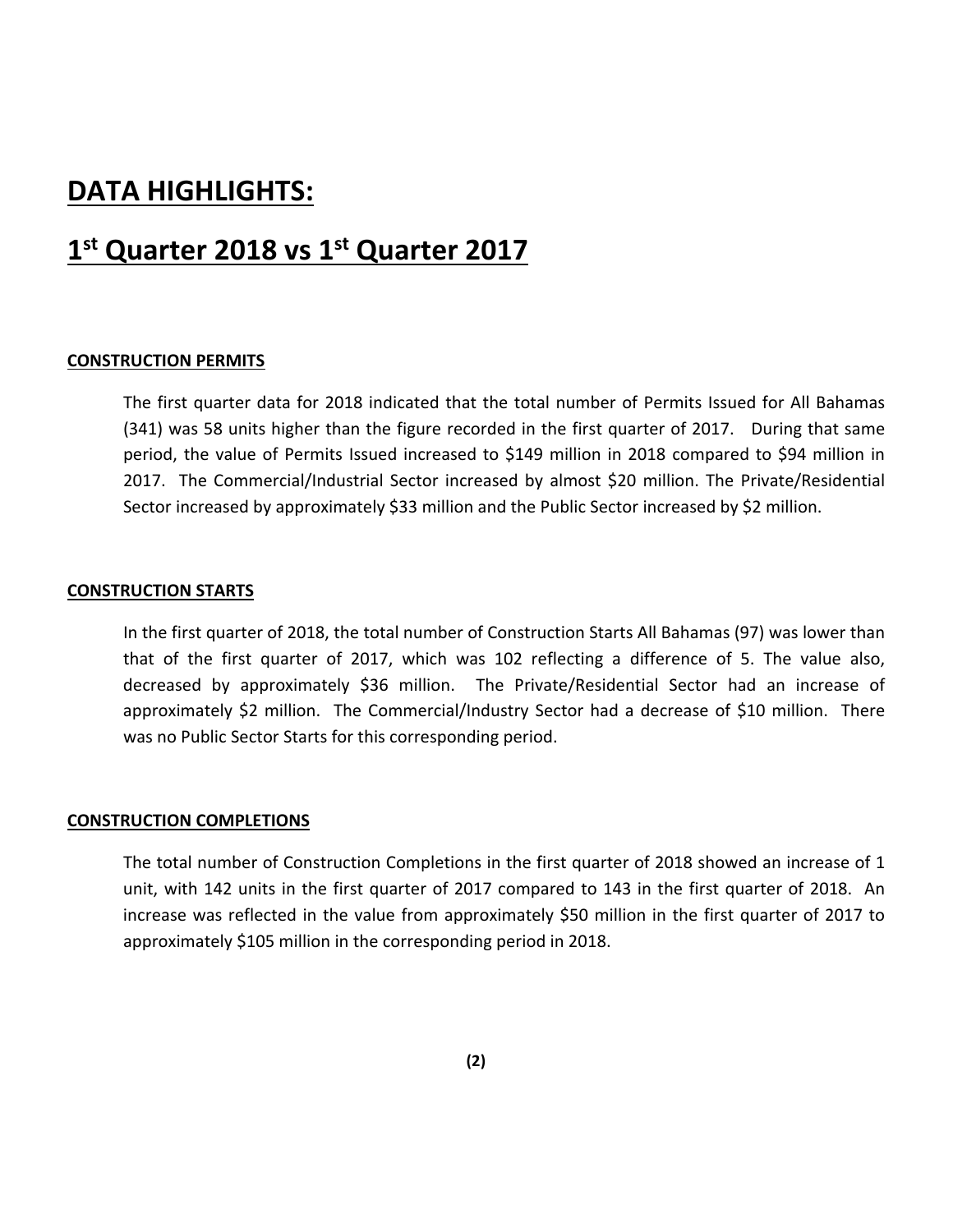#### **NUMBEROF CONSTRUCTION PERMITS ISSUED ALL BAHAMAS BY QUARTER 2014 ‐ 1STQUARTER 2018**

|                      |                                | <b>NEW PROVIDENCE</b>                   |                         |              |                                | <b>GRAND BAHAMA</b>                    |                |              |
|----------------------|--------------------------------|-----------------------------------------|-------------------------|--------------|--------------------------------|----------------------------------------|----------------|--------------|
| <b>PERIOD</b>        | PRIVATE/<br><b>RESIDENTIAL</b> | <b>COMMERCIAL/</b><br><b>INDUSTRIAL</b> | <b>PUBLIC</b>           | <b>TOTAL</b> | PRIVATE/<br><b>RESIDENTIAL</b> | <b>COMMERCIAL</b><br><b>INDUSTRIAL</b> | <b>PUBLIC</b>  | <b>TOTAL</b> |
| 2014                 | 851                            | 221                                     | 16                      | 1088         | 194                            | 104                                    | 8              | 306          |
| 1st QTR              | 198                            | 43                                      | 3                       | 244          | 63                             | 29                                     | 4              | 96           |
| 2nd QTR              | 218                            | 61                                      | 6                       | 285          | 60                             | 32                                     | $\mathbf{1}$   | 93           |
| 3rd QTR              | 240                            | 55                                      | 5                       | 300          | 33                             | 18                                     | $\overline{2}$ | 53           |
| 4th QTR              | 195                            | 62                                      | 2                       | 259          | 38                             | 25                                     | $\mathbf{1}$   | 64           |
| 2015                 | 730                            | 232                                     | $\overline{\mathbf{z}}$ | 969          | 189                            | 104                                    | 19             | 312          |
| 1st QTR              | 187                            | 48                                      | 3                       | 238          | 38                             | 21                                     | 1              | 60           |
| 2nd QTR              | 205                            | 83                                      | 0                       | 288          | 41                             | 23                                     | 6              | 70           |
| 3rd QTR              | 194                            | 52                                      | $\overline{2}$          | 248          | 26                             | 26                                     | $\overline{2}$ | 54           |
| 4th QTR              | 144                            | 49                                      | $\overline{2}$          | 195          | 84                             | 34                                     | 10             | 128          |
| 2016                 | 689                            | 200                                     | 7                       | 896          | 114                            | 83                                     | 9              | 206          |
| 1st QTR R            | 188                            | 39                                      | 2                       | 229          | 25                             | 23                                     | 4              | 52           |
| 2nd QTR <sub>R</sub> | 182                            | 30                                      | $\overline{2}$          | 214          | 48                             | 37                                     | 4              | 89           |
| 3rd QTRR             | 184                            | 81                                      | $\mathbf{1}$            | 266          | 24                             | 14                                     | $\mathbf 0$    | 38           |
| 4th QTR R            | 135                            | 50                                      | $\overline{2}$          | 187          | 17                             | 9                                      | $\mathbf{1}$   | 27           |
| 2017                 | 766                            | 144                                     | 11                      | 921          | 186                            | 147                                    | 11             | 344          |
| 1st QTR              | 184                            | 28                                      | 5                       | 217          | 32                             | 28                                     | 5              | 65           |
| 2nd QTR              | 229                            | 34                                      | 5                       | 268          | 56                             | 43                                     | 3              | 102          |
| 3rd QTR              | 168                            | 34                                      | 0                       | 202          | 56                             | 43                                     | $\mathbf{1}$   | 100          |
| 4th QTR              | 185                            | 48                                      | 1                       | 234          | 42                             | 33                                     | $\overline{2}$ | 77           |
| 2018                 |                                |                                         |                         |              |                                |                                        |                |              |
| 1st QTR              | 179                            | 53                                      | $\overline{2}$          | 234          | 55                             | 50                                     | $\mathbf 0$    | 105          |
|                      |                                | <b>OTHER FAMILY ISLANDS</b>             |                         |              |                                | <b>THE BAHAMAS</b>                     |                |              |
|                      | PRIVATE/                       | COMMERCIAL/                             |                         |              | PRIVATE/                       | <b>COMMERCIAL</b>                      |                |              |
| <b>PERIOD</b>        | <b>RESIDENTIAL</b>             | <b>INDUSTRIAL</b>                       | <b>PUBLIC</b>           | <b>TOTAL</b> | <b>RESIDENTIAL</b>             | <b>INDUSTRIAL</b>                      | <b>PUBLIC</b>  | <b>TOTAL</b> |
| 2014                 | 4                              | 15                                      | 5                       | 24           | 1049                           | 340                                    | 29             | 1418         |
| 1st QTR              | 0                              | 0                                       | 0                       | $\Omega$     | 261                            | 72                                     | 7              | 340          |
| 2nd QTR              | 2                              | 2                                       | 0                       | 4            | 280                            | 95                                     | $\overline{7}$ | 382          |
| 3rd QTR              | 2                              | $\mathbf{1}$                            | 0                       | 3            | 275                            | 74                                     | 7              | 356          |
| 4th QTR              | 0                              | 12                                      | 5                       | 17           | 233                            | 99                                     | 8              | 340          |
| 2015                 | 18                             | 10                                      | З                       | 31           | 937                            | 346                                    | 29             | 1312         |
| 1st QTR              | 1                              | 1                                       | 2                       | 4            | 226                            | 70                                     | 6              | 302          |
| 2nd QTR              | 1                              | 3                                       | 0                       | 4            | 247                            | 109                                    | 6              | 362          |
| 3rd QTR              | 15                             | 3                                       | 0                       | 18           | 235                            | 81                                     | 4              | 320          |
| 4th QTR              | 1                              | 3                                       | 1                       | 5            | 229                            | 86                                     | 13             | 328          |
| 2016                 | 2                              |                                         |                         | 7            | 805                            | 286                                    | 18             | 1,109        |
| 1st QTR R            | 0                              | 1                                       | 0                       | 1            | 213                            | 63                                     | 6              | 282          |
| 2nd QTR <sub>R</sub> | 1                              | 0                                       | 1                       | 2            | 231                            | 67                                     | 7              | 305          |
| 3rd QTR R            | 0                              | 1                                       | 0                       | 1            | 208                            | 96                                     | $\mathbf{1}$   | 305          |
| 4th QTR R            | 1                              | $\mathbf{1}$                            | 1                       | 3            | 153                            | 60                                     | 4              | 217          |
| 2017                 | 1                              | 2                                       | 2                       | 5            | 953                            | 293                                    | 24             | 1,270        |
| 1st QTR              | 0                              | 0                                       | 1                       | 1            | 216                            | 56                                     | 11             | 283          |
| 2nd QTR              | 0                              | 1                                       | 0                       | 1            | 285                            | 78                                     | 8              | 371          |
| 3rd QTR              | 0                              | O                                       | 0                       | 0            | 224                            | 77                                     | 1              | 302          |
| 4th QTR              | 1                              | $\mathbf{1}$                            | 1                       | З            | 228                            | 82                                     | 4              | 314          |
| 2018                 |                                |                                         |                         |              |                                |                                        |                |              |
| 1st QTR              | 0                              | $\mathbf{1}$                            | 1                       | $\mathbf 2$  | 234                            | 104                                    | 3              | 341          |

**R: Revised**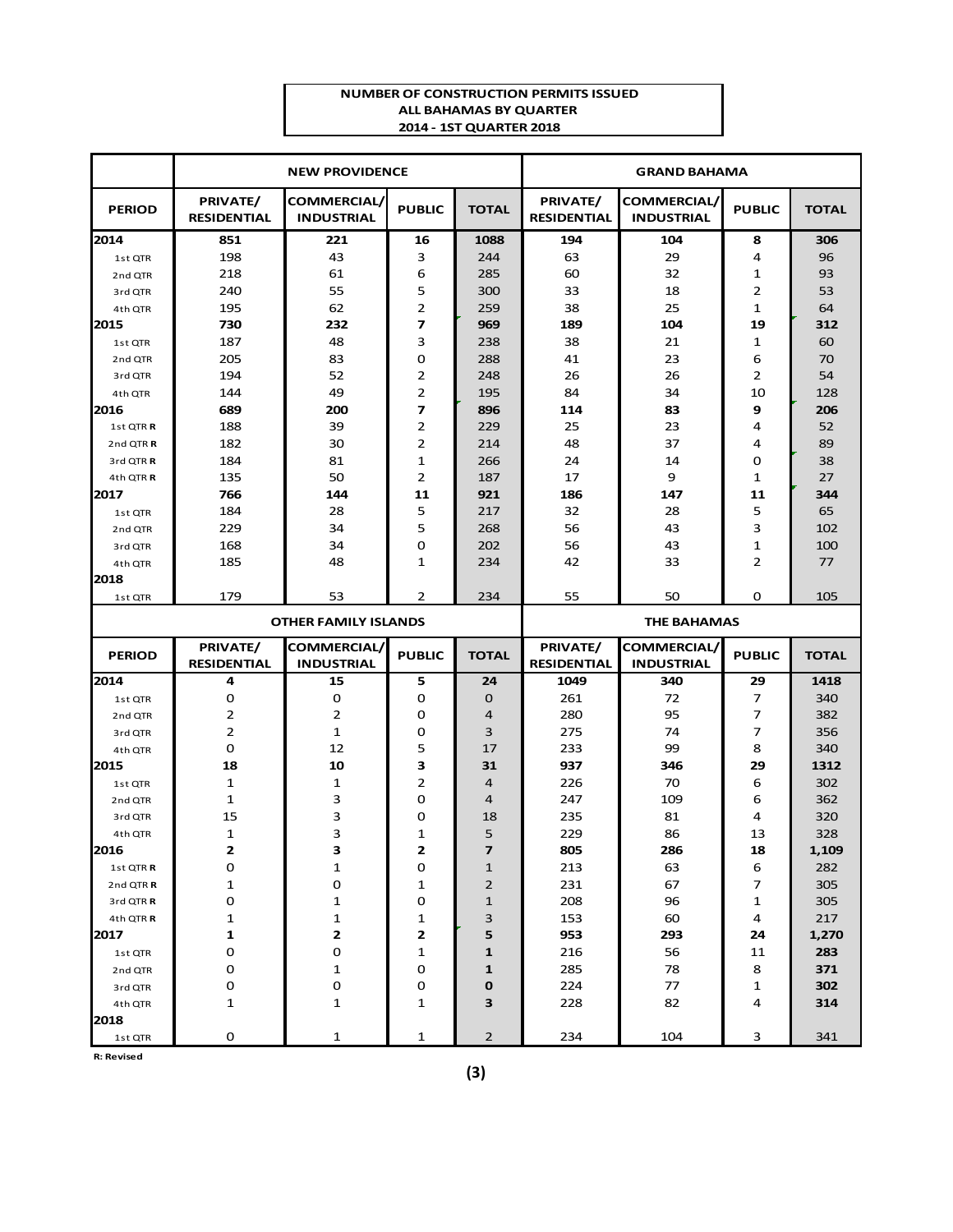#### **VALUE OF CONSTRUCTION PERMITS ISSUED ALL BAHAMAS BY QUARTER 2014 ‐ 1ST QUARTER 2018**

|                      |                                |                                  |                          |              |                                |                                         | (BSD '000)          |              |
|----------------------|--------------------------------|----------------------------------|--------------------------|--------------|--------------------------------|-----------------------------------------|---------------------|--------------|
|                      |                                | <b>NEW PROVIDENCE</b>            |                          |              |                                |                                         | <b>GRAND BAHAMA</b> |              |
| <b>PERIOD</b>        | PRIVATE/<br><b>RESIDENTIAL</b> | COMMERCIAL/<br><b>INDUSTRIAL</b> | <b>PUBLIC</b>            | <b>TOTAL</b> | PRIVATE/<br><b>RESIDENTIAL</b> | COMMERCIAL/<br><b>INDUSTRIAL</b>        | <b>PUBLIC</b>       | <b>TOTAL</b> |
| 2014                 | 298,315                        | 155,487                          | 24,663                   | 478,465      | 19,160                         | 24,597                                  | 408                 | 44,165       |
| 1ST QTR              | 72,068                         | 25,558                           | 251                      | 97,877       | 5,477                          | 6,434                                   | 19                  | 11,929       |
| 2 ND QTR             | 56,252                         | 18,316                           | 8,616                    | 83,184       | 6,717                          | 14,372                                  | 75                  | 21,164       |
| 3RD QTR              | 105,439                        | 60,346                           | 15,721                   | 181,506      | 3,097                          | 1,088                                   | 206                 | 4,390        |
| 4TH QTR              | 64,556                         | 51,267                           | 75                       | 115,898      | 3,869                          | 2,704                                   | 109                 | 6,681        |
| 2015                 | 258,606                        | 176,128                          | 12,074                   | 446,808      | 26,621                         | 21,110                                  | 6,216               | 53,947       |
| 1ST QTR              | 45,459                         | 28,030                           | 408                      | 73,897       | 5,237                          | 2,939                                   | 60                  | 8,236        |
| 2ND QTR              | 106,875                        | 40,368                           |                          | 147,243      | 4,614                          | 9,433                                   | 5,291               | 19,338       |
| 3RD QTR              | 59,662                         | 19,505                           | 3,781                    | 82,949       | 3,117                          | 4,410                                   | 430                 | 7,957        |
| 4TH QTR              | 46,609                         | 88,224                           | 7,885                    | 142,718      | 13,654                         | 4,328                                   | 435                 | 18,417       |
| 2016                 | 292,242                        | 124,443                          | 31,836                   | 448,522      | 14,996                         | 26,713                                  | 9,505               | 51,214       |
| 1ST QTR R            | 52,505                         | 21,587                           | 24,603                   | 98,695       | 4,134                          | 12,683                                  | 599                 | 17,415       |
| 2ND QTR R            | 59,128                         | 14,652                           | 4,770                    | 78,549       | 5,843                          | 9,136                                   | 211                 | 15,190       |
| 3RD QTR R            | 100,670                        | 49,508                           | 480                      | 150,658      | 3,125                          | 2,414                                   |                     | 5,539        |
| 4TH QTR R            | 79,939                         | 38,698                           | 1,983                    | 120,620      | 1,895                          | 2,480                                   | 8,695               | 13,071       |
| 2017                 | 290,982                        | 58,937                           | 5,598                    | 355,517      | 23,089                         | 46,979                                  | 12,977              | 83,045       |
| 1ST QTR              | 35,663                         | 16,345                           | 4,008                    | 56,016       | 3,368                          | 22,752                                  | 12,113              | 38,233       |
| 2nd QTR              | 54,950                         | 8,629                            | 1,573                    | 65,152       | 6,160                          | 7,618                                   | 523                 | 14,301       |
| 3rd QTR              | 143,263                        | 19,522                           |                          | 162,785      | 6,418                          | 5,308                                   | 140                 | 11,866       |
| 4th QTR              | 57,106                         | 14,441                           | 17                       | 71,564       | 7,143                          | 11,301                                  | 201                 | 18,645       |
| 2018                 |                                |                                  |                          |              |                                |                                         |                     |              |
| 1ST QTR              | 62,425                         | 16,927                           | 17,712                   | 97.064       | 9,474                          | 25,491                                  |                     | 34,964       |
|                      |                                | <b>OTHER FAMILY ISLANDS</b>      |                          |              |                                | <b>THE BAHAMAS</b>                      |                     |              |
| <b>PERIOD</b>        | PRIVATE/<br><b>RESIDENTIAL</b> | COMMERCIAL/<br><b>INDUSTRIAL</b> | <b>PUBLIC</b>            | <b>TOTAL</b> | PRIVATE/<br><b>RESIDENTIAL</b> | <b>COMMERCIAL/</b><br><b>INDUSTRIAL</b> | <b>PUBLIC</b>       | <b>TOTAL</b> |
| 2014                 | 2,128                          | 20,974                           | 14,850                   | 37,952       | 319,602                        | 201,059                                 | 39,921              | 560,582      |
| 1st QTR              |                                |                                  |                          |              | 77,545                         | 31,992                                  | 270                 | 109,806      |
| 2nd QTR              | 1,547                          | 1,316                            |                          | 2,863        | 64,516                         | 34,005                                  | 8,691               | 107,211      |
| 3rd QTR              | 581                            | 10                               |                          | 591          | 109,117                        | 61,443                                  | 15,927              | 186,487      |
| 4th QTR              |                                | 19,648                           | 14,850                   | 34,498       | 68,424                         | 73,619                                  | 15,034              | 157,077      |
| 2015                 | 27,026                         | 24,247                           | 1,194                    | 52,467       | 312,253                        | 221,484                                 | 19,484              | 553,221      |
| 1st QTR              | 1,500                          | 1,500                            | 821                      | 3,821        | 52,196                         | 32,469                                  | 1,289               | 85,954       |
| 2nd QTR              | 200                            | 17,753                           |                          | 17,953       | 111,689                        | 67,554                                  | 5,291               | 184,534      |
| 3rd QTR              | 24,846                         | 2,064                            |                          | 26,909       | 87,625                         | 25,979                                  | 4,211               | 117,815      |
| 4th QTR              | 480                            | 2,930                            | 373                      | 3,783        | 60,743                         | 95,482                                  | 8,693               | 164,918      |
| 2016                 | 2,318                          | 41,074                           | 2,360                    | 45,751       | 309,556                        | 192,231                                 | 43,701              | 545,488      |
| 1ST QTR R            |                                | 39,124                           |                          | 39,124       | 56,639                         | 73,393                                  | 25,203              | 155,234      |
| 2nd QTR <sub>R</sub> | 2,168                          |                                  | 2,300                    | 4,468        | 67,138                         | 23,788                                  | 7,280               | 98,207       |
| 3rd QTR R            |                                | 450                              |                          | 450          | 103,795                        | 52,372                                  | 480                 | 156,646      |
| 4th QTR R            | 150                            | 1,500                            | 60                       | 1,710        | 81,984                         | 42,678                                  | 10,738              | 135,401      |
| 2017                 | 176                            | 1,139                            | 568                      | 1,883        | 314,246                        | 107,055                                 | 19,143              | 440,444      |
| 1st QTR              | ÷.                             |                                  | 218                      | 218          | 39,031                         | 39,097                                  | 16,339              | 94,468       |
| 2nd QTR              |                                | 148                              | $\overline{\phantom{a}}$ | 148          | 61,110                         | 16,394                                  | 2,096               | 79,600       |
| 3rd QTR              |                                |                                  | $\overline{\phantom{a}}$ |              | 149,681                        | 24,830                                  | 140                 | 174,651      |
| 4th QTR              | 176                            | 991                              | 350                      | 1,516        | 64,424                         | 26,733                                  | 568                 | 91,725       |
| 2018                 |                                |                                  |                          |              |                                |                                         |                     |              |
| 1st QTR              |                                | 16,313                           | 1,049                    | 17,362       | 71,898                         | 58,731                                  | 18,761              | 149,390      |

**N.B.: Annual figures may not add up due to rounding.**

**R: Revised**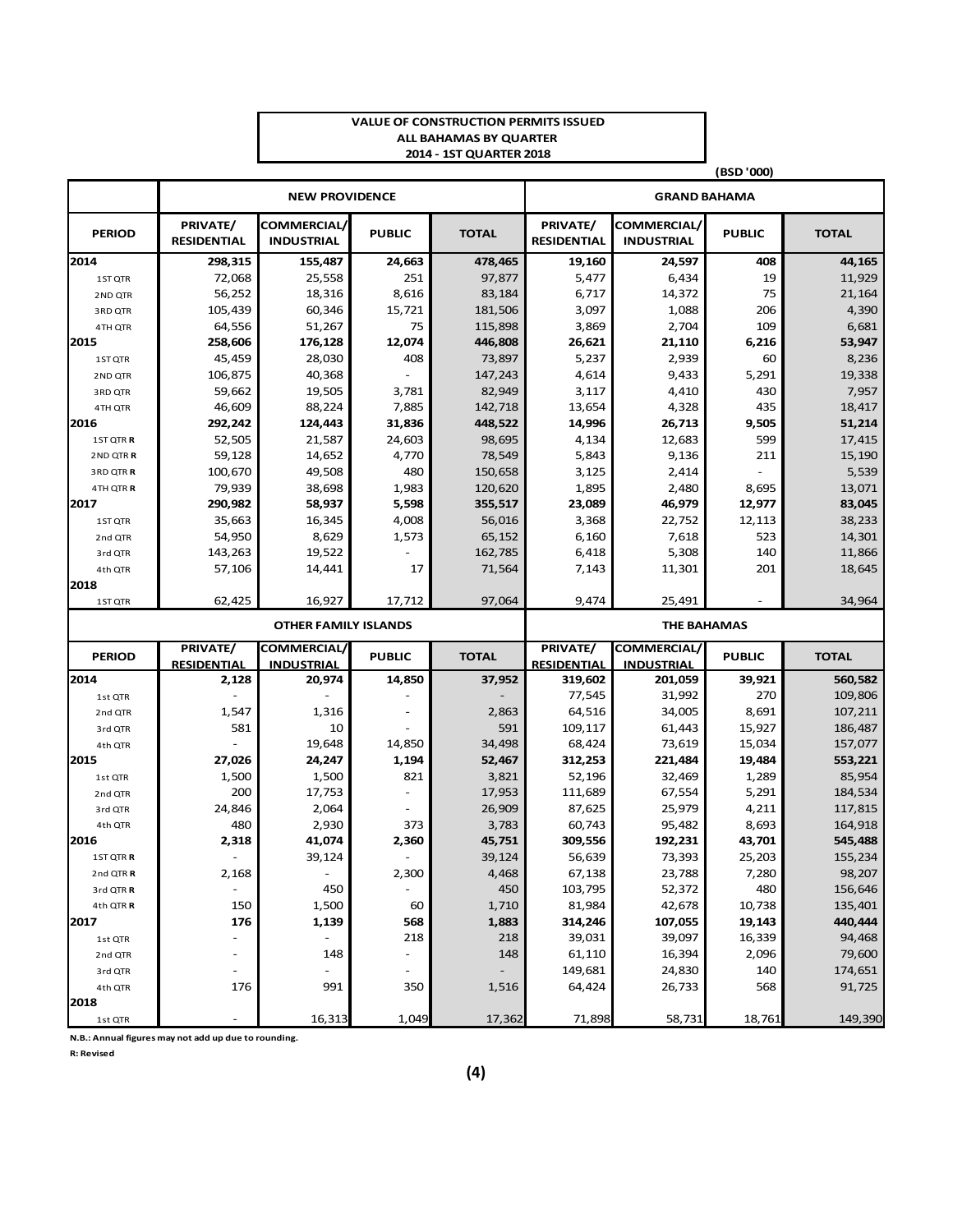|           | V. B.: Annua                                   |
|-----------|------------------------------------------------|
|           |                                                |
|           |                                                |
|           |                                                |
| n ac IA a |                                                |
|           |                                                |
|           |                                                |
|           |                                                |
|           | Ĭ                                              |
|           |                                                |
|           |                                                |
|           |                                                |
|           |                                                |
|           |                                                |
|           |                                                |
|           |                                                |
|           |                                                |
|           |                                                |
|           |                                                |
|           |                                                |
|           |                                                |
|           |                                                |
|           |                                                |
|           |                                                |
|           |                                                |
|           |                                                |
|           |                                                |
|           | y not add up due to roun<br>a <sub>l m</sub> e |
|           |                                                |
|           |                                                |
|           |                                                |

|                |                                | <b>NEW PROVIDENCE</b>                  |               |                 | GRAND BAHAMAA                       |                                 |                          |                             |                                  | <b>THE BAHAMAS</b>                     |                                  |                  |
|----------------|--------------------------------|----------------------------------------|---------------|-----------------|-------------------------------------|---------------------------------|--------------------------|-----------------------------|----------------------------------|----------------------------------------|----------------------------------|------------------|
| <b>PERIOD</b>  | <b>RESIDENTIAL</b><br>PRIVATE/ | <b>COMMERCIAL</b><br><b>INDUSTRIAL</b> | <b>PUBLIC</b> | TOTAL           | <b>RESIDENTIAL</b><br>PRIVATE/      | COMMERCIAL<br><b>INDUSTRIAL</b> | <b>PUBLIC</b>            | TOTAL                       | <b>RESIDENT</b><br>PRIVATE/<br>ᄛ | <b>COMMERCIAL</b><br><b>INDUSTRIAL</b> | <b>PUBLIC</b>                    | TOTAL            |
| <b>2014</b>    |                                |                                        | ັ             | ឌ្ណ             |                                     |                                 | ىم                       |                             | 37                               |                                        |                                  | $\frac{4}{3}$    |
| 1st QTR        | ន ន                            |                                        | $\circ$       | 10              |                                     |                                 |                          |                             | 5                                | ದಿ ಬಿ                                  |                                  | 143              |
| 2nd QTR        |                                |                                        | っ             | ដ               |                                     |                                 |                          |                             | 89                               |                                        |                                  | ទី               |
| 3rd QTR        | 82 R                           | <b>33 はらる名</b>                         |               | $\frac{8}{3}$   | 83 23 13 13 13 13 13 13 13 13 13 14 |                                 | $\circ$                  | $\frac{11}{28}$ 32 32 42 43 | 88 m                             |                                        |                                  | 50               |
| 4th QTR        |                                |                                        |               |                 |                                     |                                 | $\circ$                  |                             |                                  |                                        |                                  | 94               |
| 2015           |                                |                                        |               |                 |                                     |                                 | ယ                        |                             |                                  |                                        |                                  |                  |
| <b>1st QTR</b> |                                |                                        |               | ឌ <b>ឌ</b> ដ    |                                     |                                 | $\circ$                  |                             |                                  |                                        |                                  | <b>ま 怠</b>       |
| 2nd QTR        |                                |                                        |               |                 |                                     |                                 | $\sim$                   | <b>N</b> 2 2 3 3 2          | <b>ង</b> ឌ ឌ                     |                                        |                                  | $\frac{8}{2}$    |
| 3rd QTR        |                                |                                        | 0             | ខេ ឌ ឌ <b>ឌ</b> |                                     |                                 | $\overline{\phantom{a}}$ |                             |                                  |                                        |                                  |                  |
| 4th QTR        |                                |                                        | 0             |                 |                                     |                                 | $\circ$                  |                             | ដ ឌ                              |                                        | っ                                |                  |
| 910Z           |                                |                                        |               |                 |                                     |                                 | 0                        |                             | ដ                                |                                        |                                  | <b>5 7 8 2 5</b> |
| <b>1st QTR</b> |                                | 42 12 7 12 6633 12                     |               |                 |                                     |                                 | $\circ$                  |                             | 旨                                |                                        | ○                                |                  |
| 2nd QTR        |                                |                                        |               |                 |                                     |                                 | $\circ$                  |                             | ٩X<br>34                         |                                        | $\circ$                          | $\Xi$            |
| <b>3rd QTR</b> |                                |                                        |               |                 |                                     |                                 |                          |                             |                                  |                                        |                                  |                  |
| 4th QTR        |                                |                                        |               | 8533            | ၀ က တီး                             |                                 | $5^{\circ}$              |                             | <b>N 8 2 3 7</b>                 |                                        | $\circ$ $\overline{\phantom{0}}$ | ន ដ និ           |
| <b>Z017</b>    |                                |                                        |               | 278             |                                     |                                 |                          |                             |                                  |                                        | ದ                                |                  |
| <b>1st QTR</b> |                                | ದ                                      |               | 77              |                                     | $\rightarrow$                   | - 5                      |                             |                                  |                                        | 出                                | 102              |
| 2nd QTR        |                                | $\sigma$                               |               |                 |                                     |                                 | $\circ$                  |                             | 그 를                              |                                        |                                  | E                |
| 3rd QTR        | ង ន ន                          | Z                                      |               | <b>25 25 25</b> | ロロコ                                 |                                 | $\circ$                  | 83 33 42 8 52 53 53 53 53   |                                  |                                        |                                  | $^{22}$          |
| 4th QTR        | 업                              |                                        |               |                 | ട്ട                                 |                                 | $\circ$                  |                             | Σã                               |                                        | っ                                | ട                |
| 2018           |                                |                                        |               |                 |                                     |                                 |                          |                             |                                  |                                        |                                  |                  |
| <b>1st QTR</b> | ყ.                             | $\rightarrow$                          | $\circ$       | 59              | 28                                  | 5                               | $\circ$                  | 38                          | 83                               | $\sharp$                               | $\circ$                          | $\mathfrak{g}$   |

**NUMBEROF**

ጅ<br>፲

 **‐** 

**1STQUARTER**

**BAHAMAS**

**BY**

**QUARTER**

**CONSTRUCTION**

**STARTS**

**ISSUED**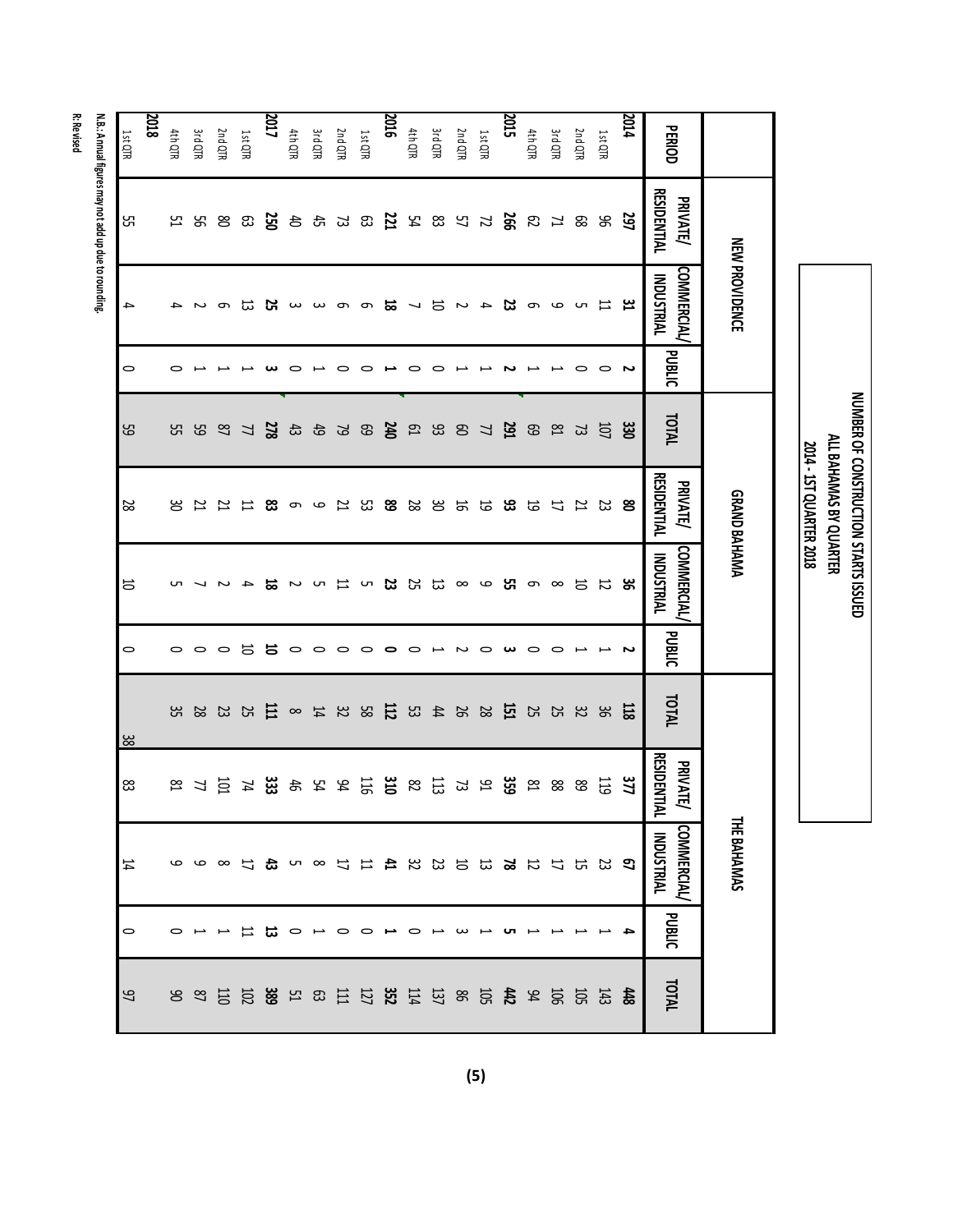|                |                                       | <b>NEW PROVIDENCE</b>            |                   |                  |                                |                                 | GRAND BAHAMA   |                   |                                |                                                                                                                                                                                                                                                                       | <b>THE BAHAMAS</b>                              |                         |
|----------------|---------------------------------------|----------------------------------|-------------------|------------------|--------------------------------|---------------------------------|----------------|-------------------|--------------------------------|-----------------------------------------------------------------------------------------------------------------------------------------------------------------------------------------------------------------------------------------------------------------------|-------------------------------------------------|-------------------------|
| <b>PERIOD</b>  | <b>RESIDENTIAL</b><br><b>PRIVATE/</b> | <b>COMMERCIAL/</b><br>INDUSTRIAL | <b>DIRENC</b>     | <b>TOTAL</b>     | <b>RESIDENTIAL</b><br>PRIVATE/ | <b>COMMERCIAL</b><br>INDUSTRIAL | <b>DIBELIC</b> | <b>TOTAL</b>      | <b>RESIDENTIAL</b><br>PRIVATE/ | <b>COMMERCIAL</b><br>INDUSTRIAL                                                                                                                                                                                                                                       | <b>PUBLIC</b>                                   | TOTAL                   |
| 2014           | <b>ELO'18</b>                         | 21,216                           | 22                | 108,508          | 13,847                         | 6,845                           | g              | 20,771            | ē,<br>$^{218}$                 | 28,060                                                                                                                                                                                                                                                                |                                                 | ដ                       |
| <b>1st QTR</b> | 32,408                                | 12,473                           |                   | 44,881           | 3,421                          | 4,091                           |                | 7,516             |                                |                                                                                                                                                                                                                                                                       |                                                 |                         |
| 2nd QTR        | 15,174                                | 768                              |                   | 15,943           | 3,598                          | 2,104                           | 51             | 5,777             |                                |                                                                                                                                                                                                                                                                       | <b>30.</b><br>ស                                 |                         |
| 3rd QTR        | 17,165                                |                                  | E                 | 21,802           | 3,361                          |                                 |                | 3,384             |                                |                                                                                                                                                                                                                                                                       |                                                 |                         |
| 4th QTR        | 22,324                                | $4,527$<br>3, 447                | $\Xi$             | 25,883           | 3,467                          |                                 |                |                   |                                |                                                                                                                                                                                                                                                                       |                                                 |                         |
| 2015           | 73,135                                | 20,338                           |                   |                  | 14,910                         | $\frac{22}{5,276}$              | 5,020          | $4,094$<br>25,205 |                                |                                                                                                                                                                                                                                                                       |                                                 |                         |
| <b>1st QTR</b> | 20,210                                | 2,059                            | $\frac{1158}{62}$ | 94,630<br>22,331 | 3,397                          | 918                             |                | $4,272$<br>2,354  |                                |                                                                                                                                                                                                                                                                       |                                                 |                         |
| 2nd QTR        | 17,359                                | 8t6                              |                   | 19,402           | 2,191                          | 143                             | ន<br>ខ         |                   |                                |                                                                                                                                                                                                                                                                       |                                                 |                         |
| <b>3rd QTR</b> | 21,083                                | 9,746                            |                   | 30,828           | 4,540                          | $1,175$                         | 5,000          | 10,715            |                                |                                                                                                                                                                                                                                                                       |                                                 |                         |
| 4th QTR        | 14,483                                | 7,586                            |                   | 22,069           | 4,783                          | 3,082                           |                | 7,865             |                                |                                                                                                                                                                                                                                                                       |                                                 |                         |
| 910Z           | 58,571                                | 8,564                            | 249               | 67,383           | 14,958                         | 13,896                          |                | 28,853            |                                |                                                                                                                                                                                                                                                                       |                                                 |                         |
| <b>1st QTR</b> | 13,701                                | 4,667                            |                   | 18,368           | $8,521$<br>2,907               | $1,751$                         |                | 10,271            |                                |                                                                                                                                                                                                                                                                       |                                                 |                         |
| 2nd QTR        | 19,217                                | 1,387                            |                   | 20,604           |                                | LL6'9                           |                | 9,884             |                                |                                                                                                                                                                                                                                                                       |                                                 |                         |
| <b>3rd QTR</b> | 11,753                                | 1,368                            | 249               | 13,370           | 1,724                          | 2,132                           |                | 3,857             |                                |                                                                                                                                                                                                                                                                       |                                                 |                         |
| 4th QTR        | 13,900                                | 1,142                            |                   | 15,041           | $1,806$                        | 3,035                           |                | 4,841             |                                |                                                                                                                                                                                                                                                                       |                                                 |                         |
| 2017           | 63,102                                | 24,373                           | 1,612             | 89,087           | 32,616                         | 6,031                           | 27,756         | 66,403            |                                | $\begin{array}{l} 16\,26 \\ 2\,3\,27 \\ 3\,4\,3\,4\,9 \\ 2\,4\,3\,4\,9 \\ 3\,4\,3\,4\,9 \\ 4\,4\,10 \\ 5\,4\,3\,4\,9 \\ 6\,4\,3\,4\,9 \\ 7\,1\,2\,4\,9 \\ 8\,4\,3\,6\,9 \\ 1\,2\,4\,4\,9 \\ 1\,2\,4\,4\,9 \\ 1\,2\,4\,4\,9 \\ 1\,2\,4\,4\,9 \\ 1\,2\,4\,4\,9 \\ 1\,2$ | $\frac{29,366}{28,613}$<br>$\frac{28,613}{208}$ | 52152996244298895195533 |
| 1st QTR        | 16,200                                | 14,565                           | 857               | 31,621           | 2,240                          | ី<br>ខ                          | 27,756         | 30,057            |                                |                                                                                                                                                                                                                                                                       |                                                 |                         |
| 2nd QTR        | 21,142                                |                                  | 50G               | 28,500           | 2,316                          | $^{27}$                         |                | 3,191             |                                |                                                                                                                                                                                                                                                                       |                                                 |                         |
| <b>3rd QTR</b> | 12,811                                | 7,250<br>505                     | 848               | 13,963           | 22,142                         | $1,218$<br>3,877                |                | 23,360            |                                |                                                                                                                                                                                                                                                                       |                                                 |                         |
| 4th QTR        | 12,949                                | 2,054                            |                   | 15,003           | 5,918                          |                                 |                | 9,795             | $18$                           |                                                                                                                                                                                                                                                                       |                                                 |                         |
| 2018           |                                       |                                  |                   |                  |                                |                                 |                |                   |                                |                                                                                                                                                                                                                                                                       |                                                 |                         |

**N.B.: Annual figures may not add up due to rounding. R:Revised**

1st QTR

12,279

2,397

 $\overline{\phantom{0}}$ 

14,676

8,545

2,110

 $\overline{\phantom{0}}$ 

10,655

20,824

4,507

0

25,330

**(6)**

29,934 **96,237**

28,639 30,489 17,227

19,882

**155,490**

61,678

31,690

37,324

24,798

**129,279**

**VALUE OF**

**ALL**

**BAHAMAS BY QUARTER**

**2014 ‐ 1ST**

**QUARTER**

**2018**

**(BSD '000)** **CONSTRUCTION**

**STARTS**

**ISSUED**

52,397

21,719 25,186 29,977

**119,836**<br>26,603<br>41,543<br>41,543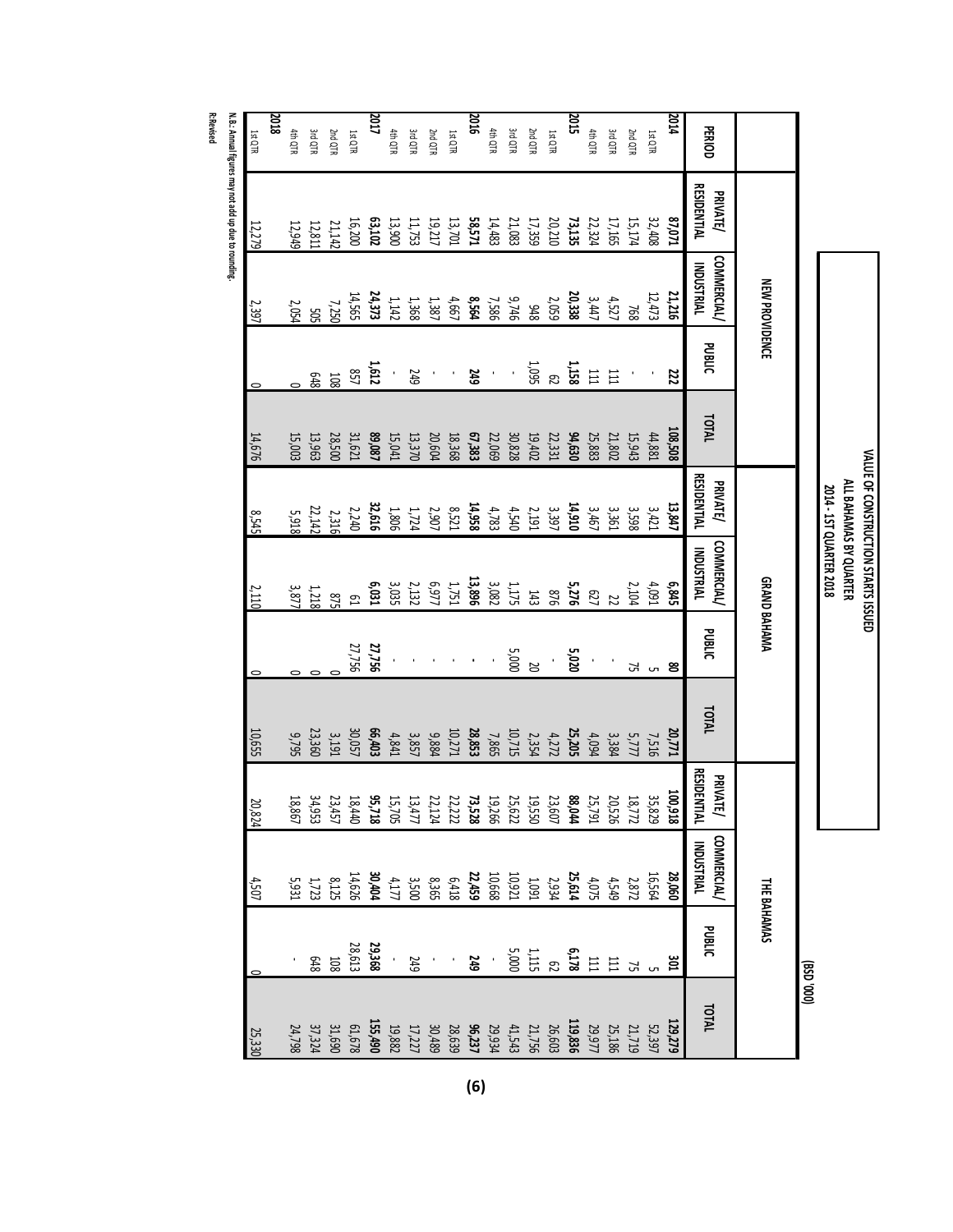|                                |                       | PERIOD                                  | 2014 | 1st QTR         | 2nd QTR                                 | 3rd QTR | 4th QTR           | 2015 | 1st QTR                                                   | 2nd QTR | 3rd QTR | 4th QTR | 2016 | 1st QTR R | 2nd QTR | 3rd QTR | 4th QTR R | 2017            | Ist QTR R | 2nd QTR | 3rd QTR                    | 4th OTR |
|--------------------------------|-----------------------|-----------------------------------------|------|-----------------|-----------------------------------------|---------|-------------------|------|-----------------------------------------------------------|---------|---------|---------|------|-----------|---------|---------|-----------|-----------------|-----------|---------|----------------------------|---------|
|                                |                       | <b>RESIDENTIAL</b><br>PRIVATE/          | 370  | <b>79</b><br>74 |                                         | 82      | $\frac{125}{359}$ |      | 69                                                        |         | 31588   |         |      | 28.758    |         |         |           |                 |           |         | <b>ខេ ឌ ឌ</b> ឌ            |         |
|                                | <b>NEW PROVIDENCE</b> | <b>COMMERCIAL</b><br><b>INDUSTRIAL</b>  | 94   | 23              | 51                                      | 13      | 77                |      | <b>83537334255533</b>                                     |         |         |         |      |           |         |         |           | $\overline{11}$ |           |         | <b>2224</b>                |         |
|                                |                       | PUBLIC                                  | 4    |                 |                                         |         |                   |      | $\circ$                                                   | 0       |         | ω       |      | N         | っ       |         |           |                 |           |         |                            |         |
|                                |                       | TOTAL                                   | 468  | 102             | 106                                     | 105     | 15<br>44          |      | b4                                                        | 101     |         |         |      |           |         |         |           | 483             | 111       | 117     | 114                        | I41     |
| <b>2014 - IST QUARTER 2018</b> |                       | <b>RESIDENTIAL</b><br><b>PRIVATE/</b>   | ទូ   |                 |                                         |         |                   |      |                                                           |         |         |         |      |           |         |         |           |                 |           |         |                            |         |
|                                | GRAND BAHAMA          | <b>COMMERCIAL/</b><br><b>INDUSTRIAL</b> | Σç   |                 | $\begin{array}{c} 12 \\ 26 \end{array}$ |         |                   |      | 198593131869339834                                        |         |         |         |      |           |         |         |           |                 |           |         | 172                        |         |
|                                |                       | PUBLIC                                  | د    | $\circ$         | $\circ$                                 | 0       |                   | N    | $\circ$                                                   |         | 0       |         | N    | $\circ$   | $\sim$  | っ       |           |                 |           |         |                            | 0       |
|                                |                       | TOTAL                                   | 162  |                 | 35833                                   |         |                   |      | $\frac{1}{3}$ 5 3 3 5 3 $\frac{1}{6}$ 5 5 3 $\frac{1}{6}$ |         |         |         |      |           |         |         |           | 160             |           |         | 3 3 9 4 4                  |         |
|                                |                       | <b>RESIDENTIAL</b><br><b>RIVATE/</b>    |      |                 |                                         |         |                   |      |                                                           |         |         |         |      |           |         |         |           |                 |           |         | 22.33328833333333333333333 |         |
|                                | THE BAHAMAS           | <b>COMMERCIAL/</b><br><b>INDUSTRIAL</b> |      |                 |                                         |         |                   |      |                                                           |         |         |         |      |           |         |         |           |                 |           |         |                            |         |
|                                |                       | PUBLIC                                  | cл   |                 |                                         |         |                   |      |                                                           |         |         |         |      |           |         |         |           |                 |           |         |                            |         |
|                                |                       | TOTAL                                   |      |                 |                                         |         |                   |      |                                                           |         |         |         |      |           |         |         |           |                 |           |         |                            |         |

**NUMBER**

**OF**

**ALL**

**BAHAMAS**

**BY**

**QUARTER**

**CONSTRUCTION**

**COMPLETIONS**

**ISSUED**

**N.B.: Annual figures may not add up due to rounding.**

**R: Revised**

ն<br>5

 $\circ$ 

ಜ

 $\circ$ 

 $^{\rm \omega}_{\rm \omega}$ 

.<br>თ

 $\circ$ 

4th QTR

 1st QTR

 $\frac{4}{3}$ 

**(7)**